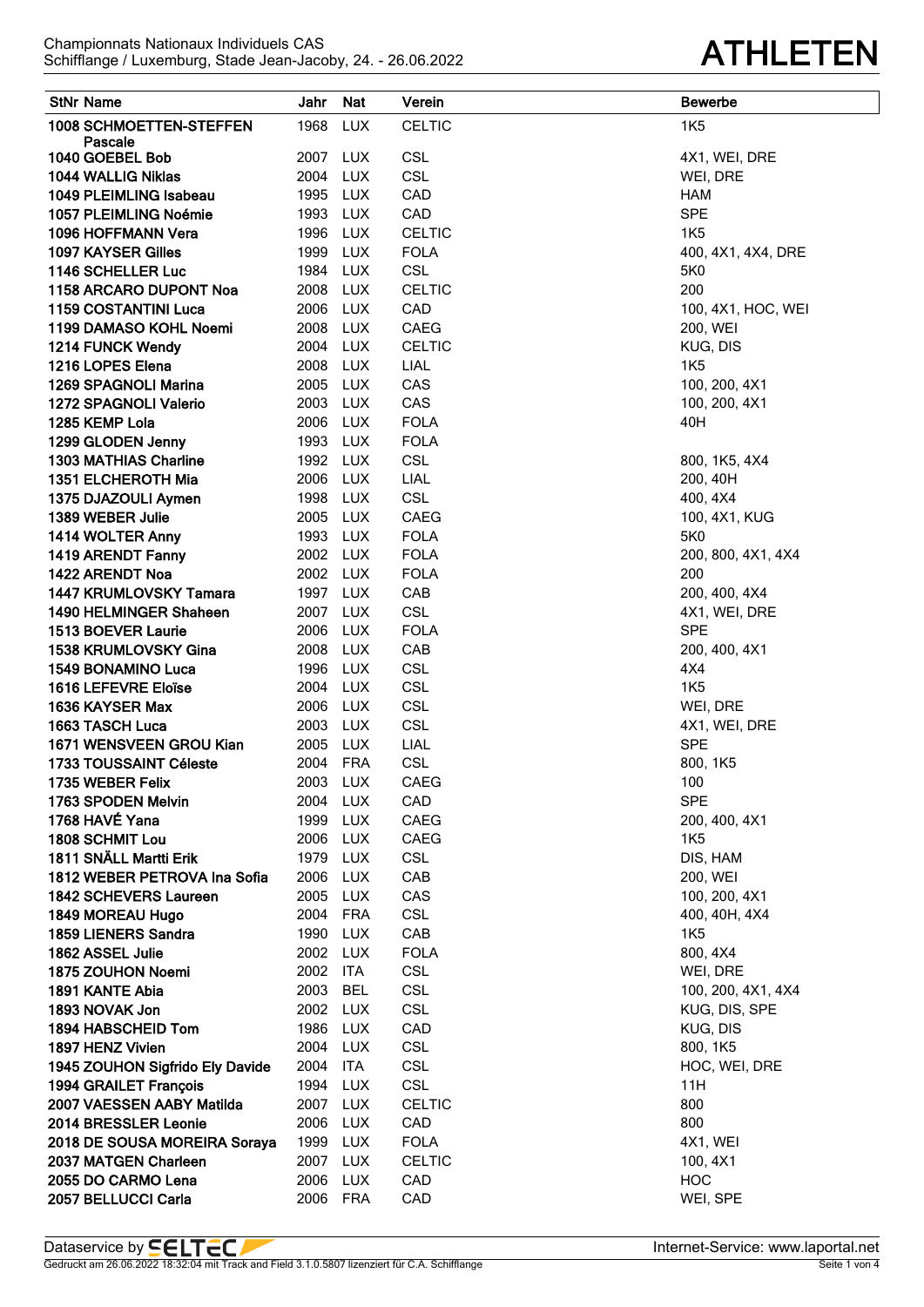| <b>StNr Name</b>                | Jahr                 | Nat                     | Verein        | <b>Bewerbe</b>     |
|---------------------------------|----------------------|-------------------------|---------------|--------------------|
| 2099 SCHOLTES Greg              | 1997                 | <b>LUX</b>              | <b>CSL</b>    | 11H, SPE           |
| 2125 BARBERIS Matilde           | 2007                 | ITA                     | <b>CSL</b>    | 100, 200, DRE      |
| 2141 KRUMLOVSKY Stéphanie       | 1995                 | <b>LUX</b>              | CAB           | KUG, DIS           |
| 2169 KETTMANN Milia             | 2005                 | <b>LUX</b>              | <b>FOLA</b>   | 100, 4X1           |
| 2173 TONIZZO Steve              | 1971                 | <b>LUX</b>              | <b>CSL</b>    | <b>HAM</b>         |
| 2174 KOSMALA ép. TONIZZO        | 1968                 | LUX                     | <b>CSL</b>    | <b>HAM</b>         |
| Mireille                        |                      |                         |               |                    |
| 2176 FRIEDERICH Emilie          | 2007 LUX             |                         | LIAL          | <b>HOC</b>         |
| 2194 VICENTE SANZ Emma          | 2006                 | FRA                     | <b>CSL</b>    | 1K <sub>5</sub>    |
| 2202 SEMEDO GOMES Geovane       | 2006                 | <b>CPV</b>              | <b>CAPA</b>   | 100, 200           |
| 2230 FRIEDERICH David           | 2005                 | LUX                     | LIAL          | 200, 40H           |
| 2239 LE ROUX Ludovic            | 1983                 | <b>FRA</b>              | <b>CSL</b>    | 1K <sub>5</sub>    |
| 2247 MOLITOR Noélie             | 2007                 | <b>LUX</b>              | <b>CELTIC</b> | 200, WEI           |
| 2253 CARON Olivier              | 1991                 | <b>FRA</b>              | CAD           | KUG, DIS, SPE      |
| 2255 MENGOLO MVOTTO             | 2005                 | <b>LUX</b>              | <b>CSL</b>    | 200, 40H, 4X1      |
| Dorothee Gloria                 |                      |                         |               |                    |
| 2266 PENNING Yana               | 2004                 | LUX                     | <b>FOLA</b>   |                    |
| 2296 WEIWERT Steve              | 1997 LUX             |                         | CAB           | KUG, DIS, HAM      |
| 2302 GIERENS Maurice Fernand    | 2003                 | <b>LUX</b>              | <b>CELTIC</b> | 5K0                |
| Marcel<br>2304 NEU Adrien       | 2005                 | <b>LUX</b>              | <b>CSL</b>    | 800, 1K5           |
| 2315 HOFFMANN Keira             | 2008                 | <b>LUX</b>              | <b>CAEG</b>   | 100, WEI           |
| 2321 HUREMOVIC Mara             | 2005                 | <b>LUX</b>              | CAB           | 200, 400, 4X1, 4X4 |
| 2323 BAUER Anais                | 1993                 | <b>LUX</b>              | <b>CSL</b>    | 100, 200, 4X1      |
| 2348 MULLER Lea                 | 1998                 | LUX                     | <b>CSL</b>    | 200                |
| 2360 SCHILTZ Loïc               | 2001                 | <b>LUX</b>              | <b>CSL</b>    | <b>STA</b>         |
|                                 | 2004                 |                         | CAS           |                    |
| 2379 CALMES Céline              | 1998                 | LUX                     | <b>CSL</b>    | 200, 400, 4X1      |
| 2408 KIRSCH Jeremy              |                      | <b>LUX</b>              |               | <b>SPE</b>         |
| 2410 VILVENS Eric               | 1992                 | LUX                     | CAS           | WEI                |
| 2502 CONDÉ Ismail-Jean          | 1992                 | GER                     | <b>FOLA</b>   | 100, 4X1           |
| 2525 BERTEMES Bob               | 1993                 | <b>LUX</b>              | CAB           | KUG, DIS           |
| 2544 DROSTE Helena              | 2004                 | <b>LUX</b>              | <b>CSL</b>    | <b>DRE</b>         |
| 2554 RECHT Tom                  | 2004 LUX<br>2007 LUX |                         | <b>CELTIC</b> | 800                |
| 2561 PURAYE Yaara               |                      |                         | CAEG          | 100, 200, 40H, 4X1 |
| 2579 CIBANGO Bliss              | 2002                 | LUX                     | CSL           | 100, WEI           |
| 2594 LEBEDEVA Varvara           |                      | 2003 LUX/<br><b>RUS</b> | <b>CSL</b>    | WEI, DRE           |
| 2614 RECKINGER Tom              | 2004                 | <b>LUX</b>              | <b>FOLA</b>   | 1K <sub>5</sub>    |
| 2627 ANGELSBERG Lara            | 2006                 | <b>LUX</b>              | <b>CELTIC</b> | 100, 200, 40H, 4X1 |
| 2628 KASS Christophe            | 1982                 | <b>LUX</b>              | <b>FOLA</b>   | 1K5, 5K0           |
| 2635 BIDAINE Pol                | 1993                 | <b>LUX</b>              | CAB           | 100, 200, 4X1      |
| 2644 DAMIT Marie                | 2003                 | <b>LUX</b>              | CAPA          | WEI                |
| 2660 MAJERUS Diane              | 1980                 | <b>LUX</b>              | <b>CSL</b>    | 5K0                |
| 2661 TONIZZO Maurizio           | 2005                 | <b>LUX</b>              | <b>CSL</b>    | <b>HAM</b>         |
| 2705 AREND Marc                 | 1977                 | <b>LUX</b>              | <b>CELTIC</b> | 3KH                |
| 2714 DEC Samuel                 | 2005                 | <b>LUX</b>              | <b>CSL</b>    | HOC, WEI, DRE      |
| 2727 ASCANI Sam                 | 2002                 | LUX                     | <b>CAEG</b>   | 100                |
| 2733 SCHMITZ Lenny              | 2003                 | <b>LUX</b>              | CAPA          | 11H                |
| 2754 SCHMIT Max                 | 2004                 | <b>LUX</b>              | <b>FOLA</b>   | 4X1, 4X4           |
| 2756 KOFFI Melody N'Da Vittoria | 2003                 | ITA                     | <b>CSL</b>    | WEI, DRE           |
| 2767 BERTEMES Bob               | 1994                 | LUX                     | <b>CELTIC</b> | 5K0                |
| 2774 PETERS Louis               | 2007                 | <b>LUX</b>              | CAEG          | 800                |
| 2805 GODINHO FERREIRA Daniela   | 2005                 | <b>LUX</b>              | <b>FOLA</b>   | 200, 800, 4X1, 4X4 |
| 2830 BODEUX Olivia              | 1992                 | BEL                     | CAD           | 200, 400           |
| 2870 SILVA SIMOES Yoann         | 2003                 | <b>POR</b>              | CAS           | 100, 200, 4X1      |
| 2886 HENSGEN Luc                | 1996                 | <b>LUX</b>              | CAS           | 800, 4X4           |
| 2889 BOURSCHEID Mia             | 2006                 | <b>LUX</b>              | CAD           | <b>HOC</b>         |
| 2891 BOURSCHEID Tommy           | 1977                 | <b>LUX</b>              | CAD           | <b>HOC</b>         |
| 2894 BOURSCHEID Jon             | 2004                 | <b>LUX</b>              | CAD           | 4X1, HOC           |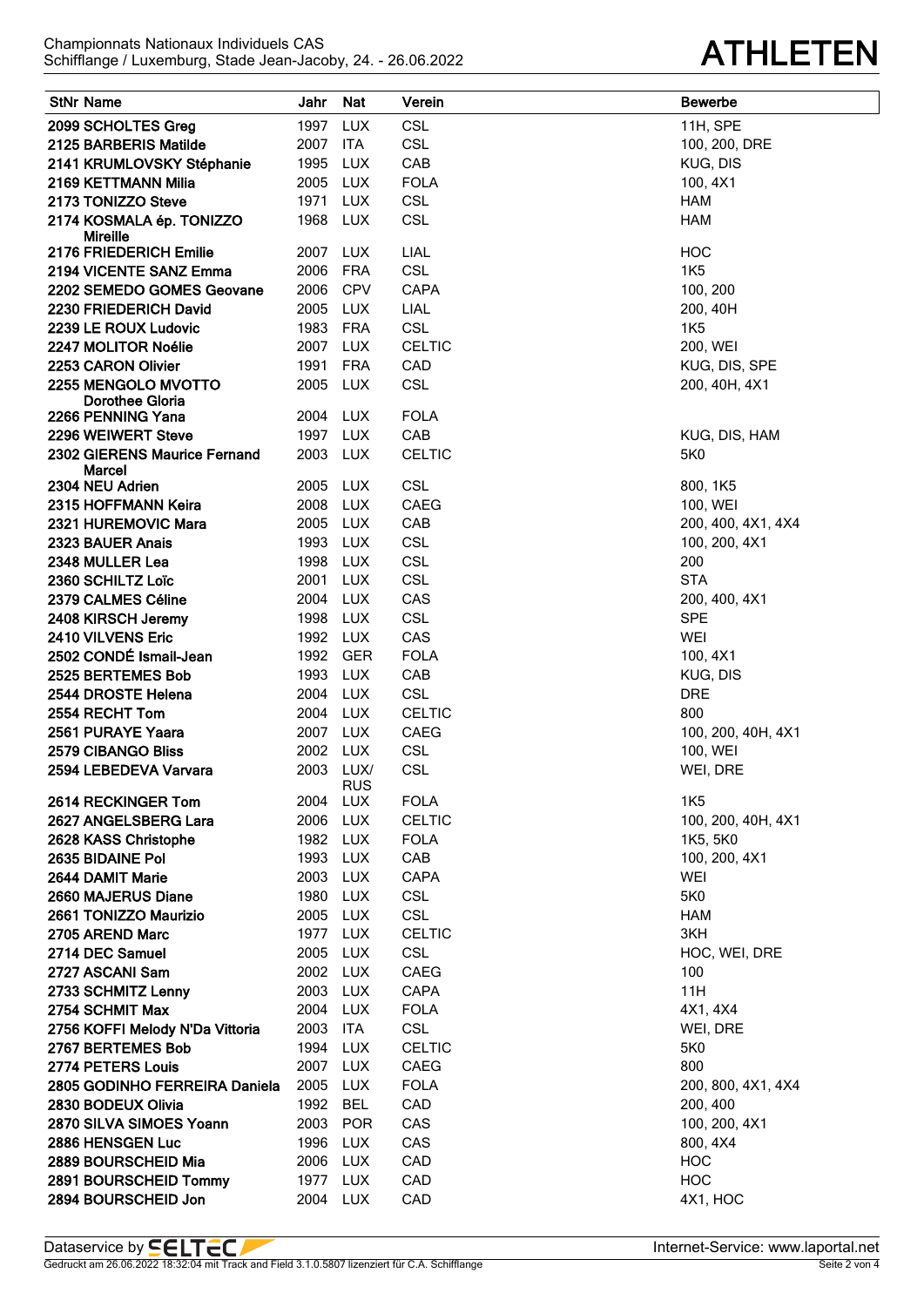## **ATHLETEN**

| <b>StNr Name</b>                             | Jahr                 | Nat               | Verein                         | <b>Bewerbe</b>              |
|----------------------------------------------|----------------------|-------------------|--------------------------------|-----------------------------|
| 2895 SEIL Joe                                | 1995                 | <b>LUX</b>        | CAPA                           | <b>STA</b>                  |
| 2915 NUNES Nélia                             | 2008 LUX             |                   | <b>CSL</b>                     | 100, DRE                    |
| 2920 JOUANNEAU Nahom                         | 2004 LUX             |                   | <b>CSL</b>                     |                             |
| 2925 KLEIN SCHLENTZ Claire                   | 2007 LUX             |                   | CAD                            | WEI                         |
| 2951 KROMBACH Alexandre                      | 2008                 | <b>LUX</b>        | <b>CSL</b>                     | 200, 4X1, DRE               |
| 2976 REILAND Fabrice                         | 2006                 | LUX               | <b>CELTIC</b>                  | 400                         |
| 2985 BRAGG Ernest                            |                      | 2004 LUX/         | <b>CSL</b>                     | 100, 4X1                    |
|                                              |                      | CAN               |                                |                             |
| 2989 HEILIGER Tom                            | 2008                 | <b>LUX</b>        | <b>CSL</b>                     | <b>DRE</b>                  |
| 2995 FOLEY Maureen                           | 2003 LUX             |                   | <b>CAEG</b>                    | 100, 200, 10H, 4X1          |
| 3000 CICCONE Julia                           | 2007                 | ITA               | <b>CELTIC</b>                  | 100, 200, 800, 4X1          |
| 3018 WALLIG David                            | 2004                 | <b>LUX</b>        | <b>CSL</b>                     | 100, 200, 4X1               |
| 3027 KNAFF Elisabeth                         | 2004 LUX<br>2003 LUX |                   | <b>FOLA</b>                    | <b>1K5</b><br><b>1K5</b>    |
| 3033 HEUTS Sam                               | 1996 LUX             |                   | <b>CELTIC</b>                  |                             |
| 3070 WEBER Christopher<br>3073 LORANG Gilles | 1979 LUX             |                   | CAB<br>CAD                     | 200, 40H, 4X1<br><b>HAM</b> |
| 3106 LIEFGEN Nils                            | 1998 LUX             |                   | <b>CAPA</b>                    | <b>WEI</b>                  |
| 3134 WEICHERDING Gil                         | 2001 LUX             |                   | <b>CELTIC</b>                  | 3KH                         |
| 3155 KOUAMEDJOUO PIEUME                      | 2005                 | LUX               | <b>FOLA</b>                    | 40H                         |
| <b>Ariel Gaïtan</b>                          |                      |                   |                                |                             |
| 3156 DOS SANTOS ROCHA PINTO                  | 2005 POR             |                   | <b>FOLA</b>                    | 800, 4X1                    |
| Rafael                                       |                      |                   |                                |                             |
| 3247 LASSINE Laure                           | 2003 LUX             |                   | <b>CSL</b>                     | KUG, SPE                    |
| 3248 VAN DER WEKEN Patrizia                  | 1999 LUX             |                   | <b>CAPA</b>                    | 100                         |
| 3275 BRANDENBURGER Pia                       | 2007 LUX<br>2005 LUX |                   | <b>CELTIC</b>                  | <b>HOC</b>                  |
| 3280 STEFFEN Rachel<br>3312 SCHMIT Ben       | 2003 LUX             |                   | CAB<br>CAS                     | 100, 4X1<br>4X4             |
| 3328 ADOUTA VAZ Diogo                        |                      | 2003 POR          | <b>CAPA</b>                    |                             |
| 3339 DELARUE Noa                             | 2007 FRA             |                   | <b>CSL</b>                     | 100, 4X1, WEI               |
| 3345 VAVAKOU Sofia                           | 2005 LUX             |                   | <b>CSL</b>                     | 4X1, STA, WEI, DRE          |
| 3364 RAUSCH Victoria                         | 1996 LUX             |                   | <b>CELTIC</b>                  | 10H, 4X1                    |
| 3365 EVORA DELGADO Lionel                    | 1996 LUX             |                   | <b>CSL</b>                     | 100, 200, 4X1               |
| 3366 WEILER Liz                              | 1991                 | <b>LUX</b>        | CAD                            | 1K5, 3KH                    |
| 3382 BLOND HANTEN Elsa                       | 2001                 | LUX               | CAB                            | 10H, 40H, 4X1, 4X4, DRE     |
| 3392 FOUX Iris                               | 2006 LUX             |                   | CAS                            | 200, 400, 4X1               |
| 3459 WAGNER Elise                            | 2004 LUX             |                   | <b>FOLA</b>                    | 200, 400, 40H               |
| 3467 SCHLAMMES Ben                           | 2004 LUX             |                   | <b>CELTIC</b>                  | 400                         |
| 3492 BARBERIS Gaspare                        | 2005                 | <b>FRA</b>        | <b>CSL</b>                     | 800                         |
| 3536 KREMER Nadine                           | 1994                 | <b>LUX</b>        | CAD                            | KUG, DIS, HAM               |
| 3577 BISETEGN AMESH Tekuam                   | 1987                 | <b>ETH</b>        | <b>CSL</b>                     | 5K0                         |
| 3595 BOSSUYT Judith                          | 2004                 | BEL               | <b>CSL</b>                     | 3KH, HAM                    |
| 3602 DAMIT Lex                               | 2000                 | <b>LUX</b>        | CAPA                           | <b>STA</b>                  |
| 3673 DOSTERT Luc                             | 2002 LUX             |                   | CAS                            | 100, 200, 4X1, 4X4          |
| 3675 BAIÃO HENRIQUES Patrick                 | 1997                 | <b>LUX</b>        | CAB                            | 100, 200, 4X1               |
| 3694 PÜTZ Nela                               | 2007                 | LUX               | CAS                            | 100, 200                    |
| 3707 TOCK Eric                               | 2003                 | LUX               | CAPA                           | 400                         |
| 3708 TOCK Loris                              | 2003 LUX             |                   | <b>CAPA</b>                    | WEI                         |
| 3718 BOUSSONG Olivier                        | 1995 LUX             |                   | CAD                            | 100, 200, 4X1               |
| 3730 LEFEVRE Charline                        | 2002 LUX             |                   | <b>CSL</b>                     | 4X4                         |
| 3763 ROSSI Sandrine                          | 1995                 | LUX               | CAB                            | 100, 200, 4X1, 4X4          |
| 3826 MARCHAL Nicolas                         | 1991                 | FRA               | CAEG                           |                             |
| 3835 KUTTEN Caroline                         | 2004                 | LUX               | CAD                            | 100, SPE                    |
| 3852 RAUCHS Félix                            | 2003 LUX             |                   | <b>FOLA</b>                    | 800, 1K5, 4X4               |
| 3854 RAUCHS Nicolas                          | 2003 LUX             |                   | <b>FOLA</b>                    | 400, 800, 4X4               |
| 3869 BERTEMES Vincent                        | 2004 LUX             |                   | LIAL                           | 200                         |
| 3958 JONES Laurence                          | 1996<br>2001         | LUX<br><b>LUX</b> | <b>CELTIC</b><br><b>CELTIC</b> | 100, 4X1, WEI<br>3KH        |
| 3959 QUERINJEAN Ruben<br>3964 HAVÉ Mara      |                      |                   |                                |                             |
|                                              | 2002 LUX             |                   | CAEG                           | <b>1K5</b>                  |